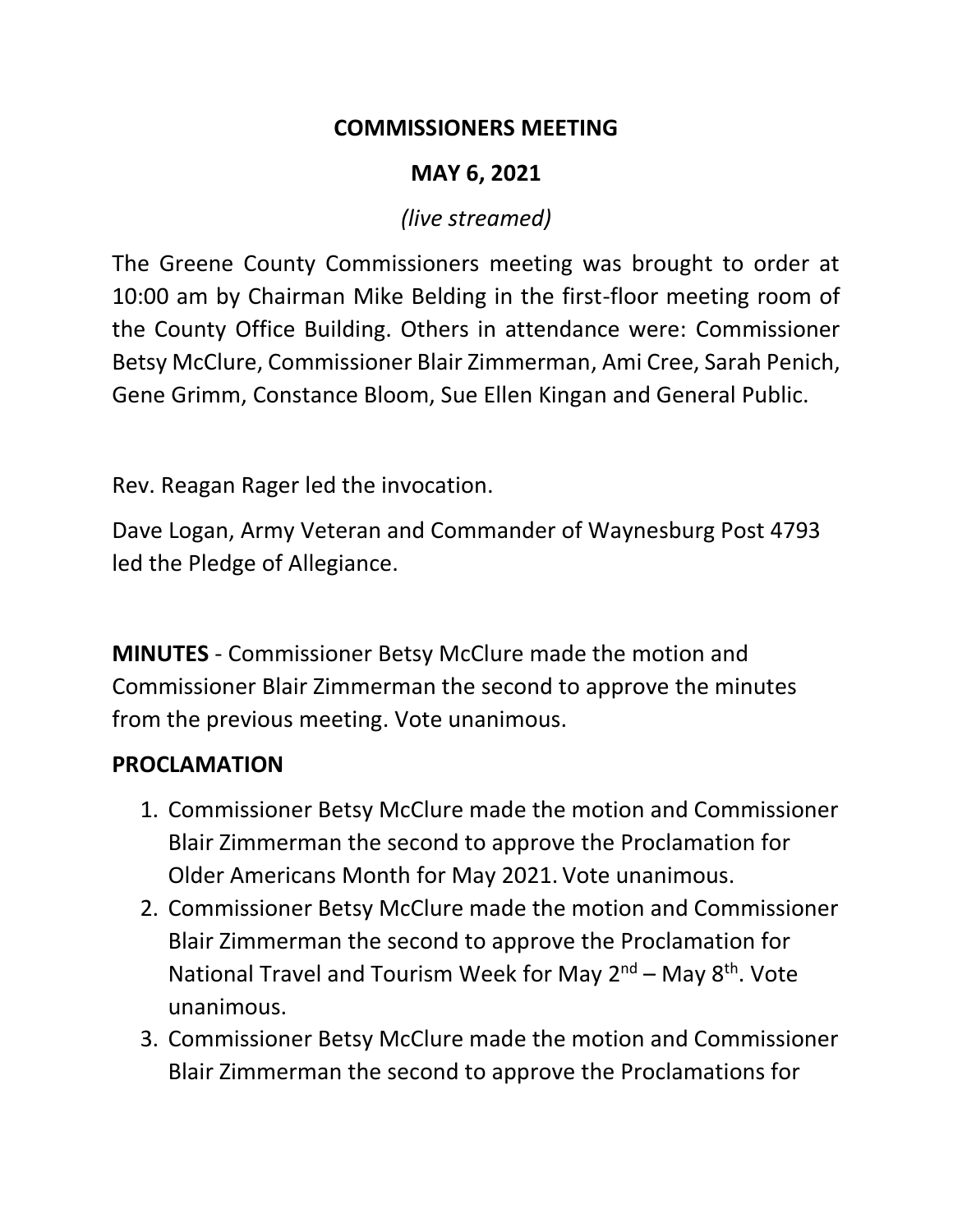May 2021 for Foster Care Month and May 31<sup>st</sup> as Foster Parent Appreciation Day. Vote unanimous.

- 4. Commissioner Betsy McClure made the motion and Commissioner Blair Zimmerman the second to approve the Proclamation for Mental Health Awareness Month for May 2021. Vote unanimous.
- 5. Commissioner Betsy McClure made the motion and Commissioner Blair Zimmerman the second to approve the Proclamation for National Children's Mental Health Awareness Day on May 6, 2021. Vote unanimous.

#### **FINANCE AND ADMINISTRATION**

- 1. Commissioner Betsy McClure made the motion and Commissioner Blair Zimmerman the second to approve Change Order #1 showing a deduction of \$15,000 for the Conservation Storage Building at the Fairgrounds. New amount is \$232,000. Vote unanimous.
- 2. Commissioner Betsy McClure made the motion and Commissioner Blair Zimmerman the second to approve the proposal and contract between the County of Greene and Altered Gas Performance Events, LLC for 3 Flashlight Drag races scheduled for June  $13<sup>th</sup>$ , August  $1<sup>st</sup>$  and September  $12<sup>th</sup>$  2021. Pending Solicitor approval. Vote unanimous.

#### **BRIDGES**

- 1. Commissioner Betsy McClure made the motion and Commissioner Blair Zimmerman the second to approve an agreement through PennDOT between Widmer Engineering and the County of Greene for a 5-year Bridge Inspection Contract with a total cost of \$614,779.49. Vote unanimous.
- 2. Commissioner Betsy McClure made the motion and Commissioner Blair Zimmerman the second to approve a reimbursement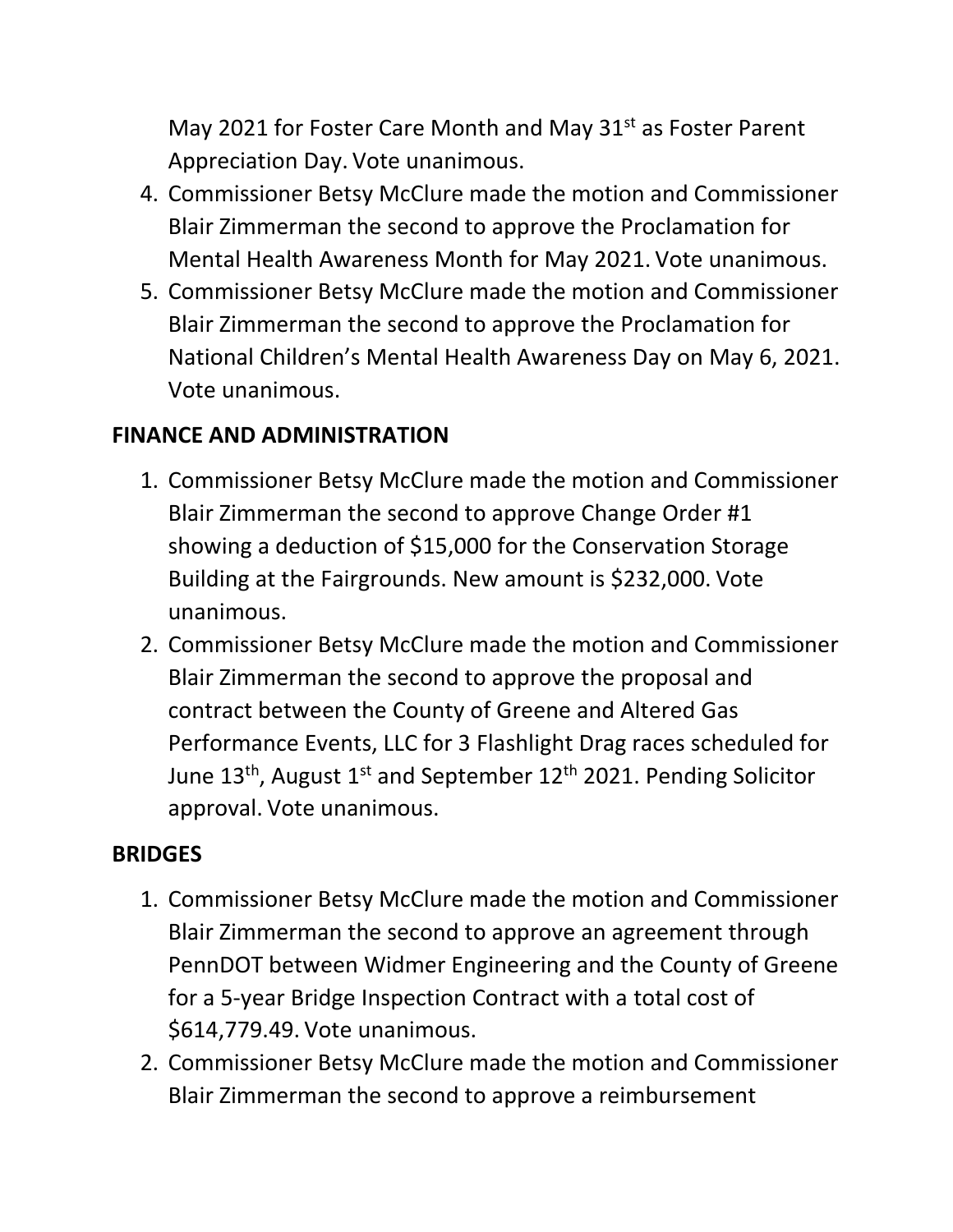agreement between PennDOT and the County of Greene for a 5- Year Bridge Inspection Contract. 80% PennDOT Funded and 20% Liquid Fuel Funded. Vote unanimous.

## **COUNTY DEVELOPMENT**

1. Commissioner Betsy McClure made the motion and Commissioner Blair Zimmerman the second to approve the Cooperative Grant Agreement for Construction of Facilities for Recreational Fishing and Boating between the Pennsylvania Fish and Boat Commission and the County of Greene. This Grant will reimburse 50% of cost or up to \$85,845. Vote unanimous.

## **CYS**

- 1. Commissioner Betsy McClure made the motion and Commissioner Blair Zimmerman the second to approve the FY 20-21 (Jan - Jun) Justice Works for unit ranges of \$60 - \$80 per unit. Vote unanimous.
- 2. Commissioner Betsy McClure made the motion and Commissioner Blair Zimmerman the second to approve the FY 20-21 - Act 148 1st Quarter Expenditures. Vote unanimous.

## **HUMAN SERVICES**

- 1. Commissioner Betsy McClure made the motion and Commissioner Blair Zimmerman the second to approve the Continuum of Care Program Grant Agreement with HUD for a total of \$302,666. This agreement covers our Supportive Housing \$183,048 (6/1/21 – 5/31/22), Shelter Plus Care \$49,365 (10/1/21 – 9/30/22) and Rapid Rehousing \$70,253 (10/1/21-9/30/22). Vote unanimous.
- 2. Commissioner Betsy McClure made the motion and Commissioner Blair Zimmerman the second to approve the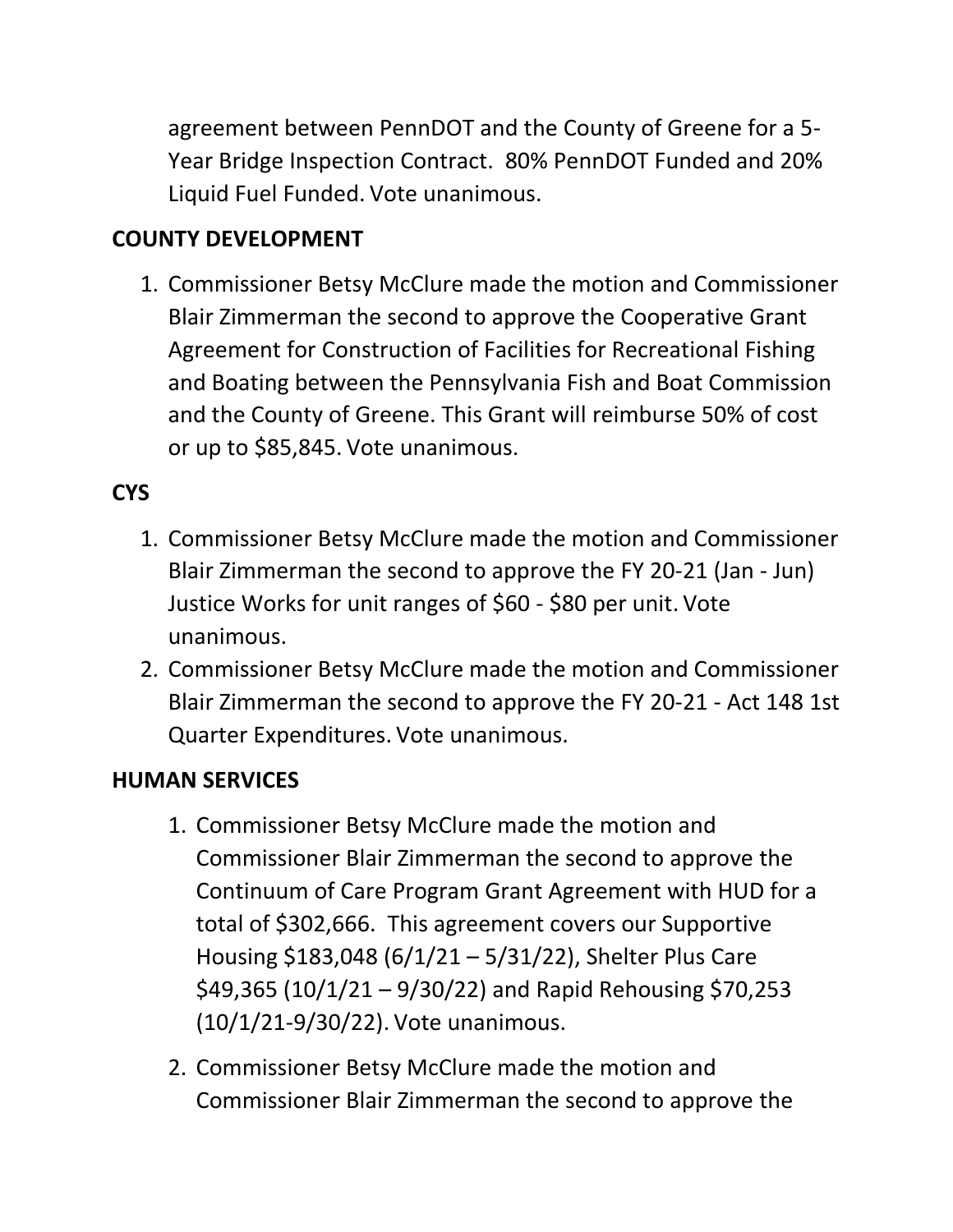FY21/22 Shared Ride Grant Application and Transit Asset Management Plan Compliance Certification. Vote unanimous.

## **IDA**

1. Commissioner Betsy McClure made the motion and Commissioner Blair Zimmerman the second to approve DJ's Family Diner for the COVID-19 Hospitality Industry Recovery Program (CHIRP) Grant in the amount of \$45,000. Vote unanimous.

#### **TAX CLAIM**

1. Commissioner Betsy McClure made the motion and Commissioner Blair Zimmerman the second to approve a Software Service Agreement between the County of Greene and INFOCON Corporation for a Real Property Tax Collection System for Carmichaels Borough Municipal Tax. Cost is \$100 per month. Effective 4/29/2021. Vote unanimous.

**VETERANS AFFAIRS** (48 graves, totaling \$144)

- 1. Commissioner Betsy McClure made the motion and Commissioner Blair Zimmerman the second to approve an agreement for the care and maintenance of 31 graves in the Highland Cemetery at \$3.00 per grave located in Dunkard Township amounting to \$93.00 dollars. Vote unanimous.
- 2. Commissioner Betsy McClure made the motion and Commissioner Blair Zimmerman the second to approve an agreement for the care and maintenance of 7 graves in the Roseberry Cemetery at \$3.00 per grave located in Center Township amounting to \$21.00 dollars. Vote unanimous.
- 3. Commissioner Betsy McClure made the motion and Commissioner Blair Zimmerman the second to approve an agreement for the care and maintenance of 10 graves in the Beulah Cemetery at \$3.00 per